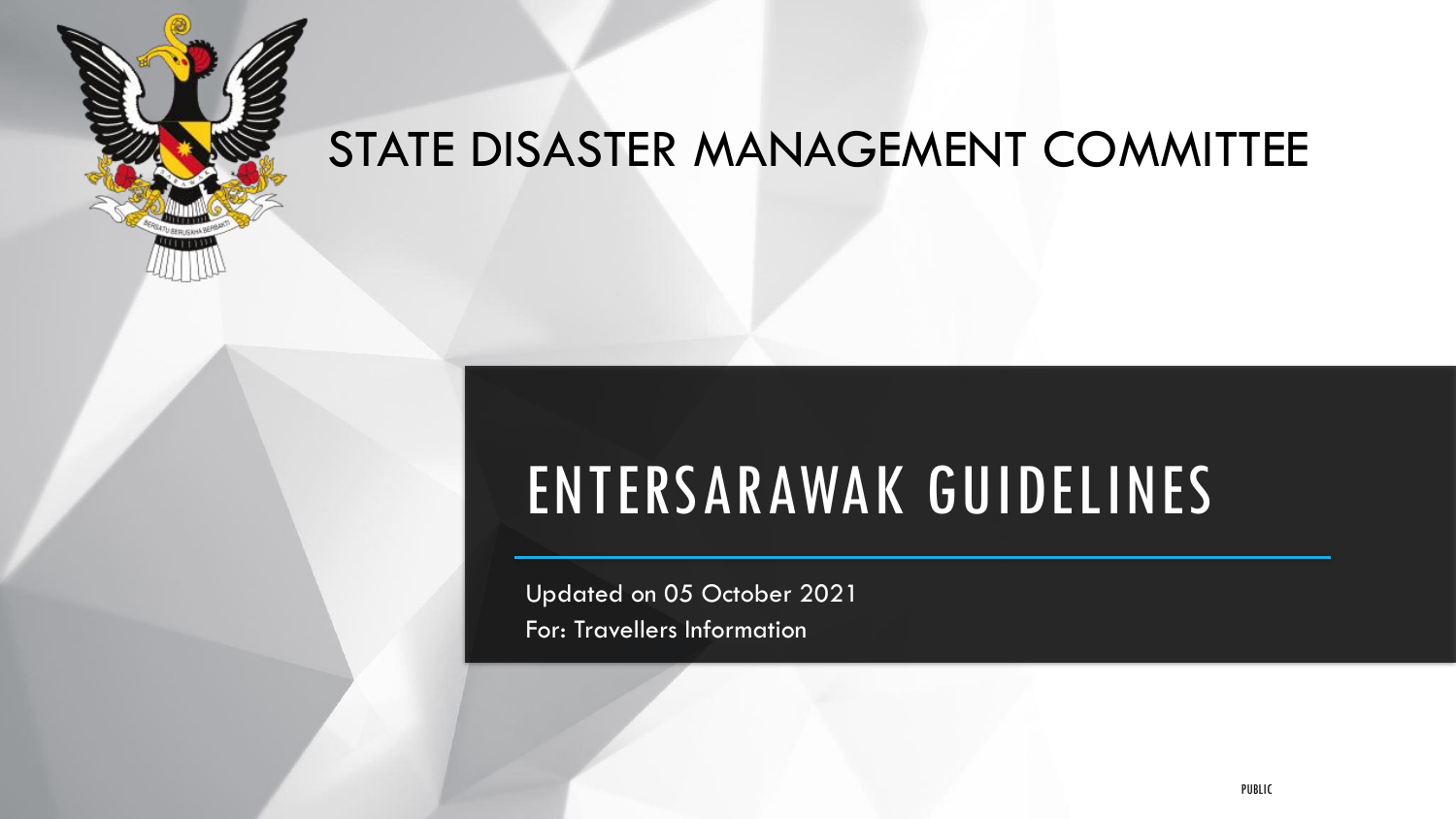### RT-PCR / RTK ANTIGEN TEST (SWAB) VALIDITY – 3 DAYS VALIDITY PRIOR TO ENTER SARAWAK



• **COVID-19 RTK ANTIGEN SELF TEST KIT (SALIVA) IS NOT ACCEPTED**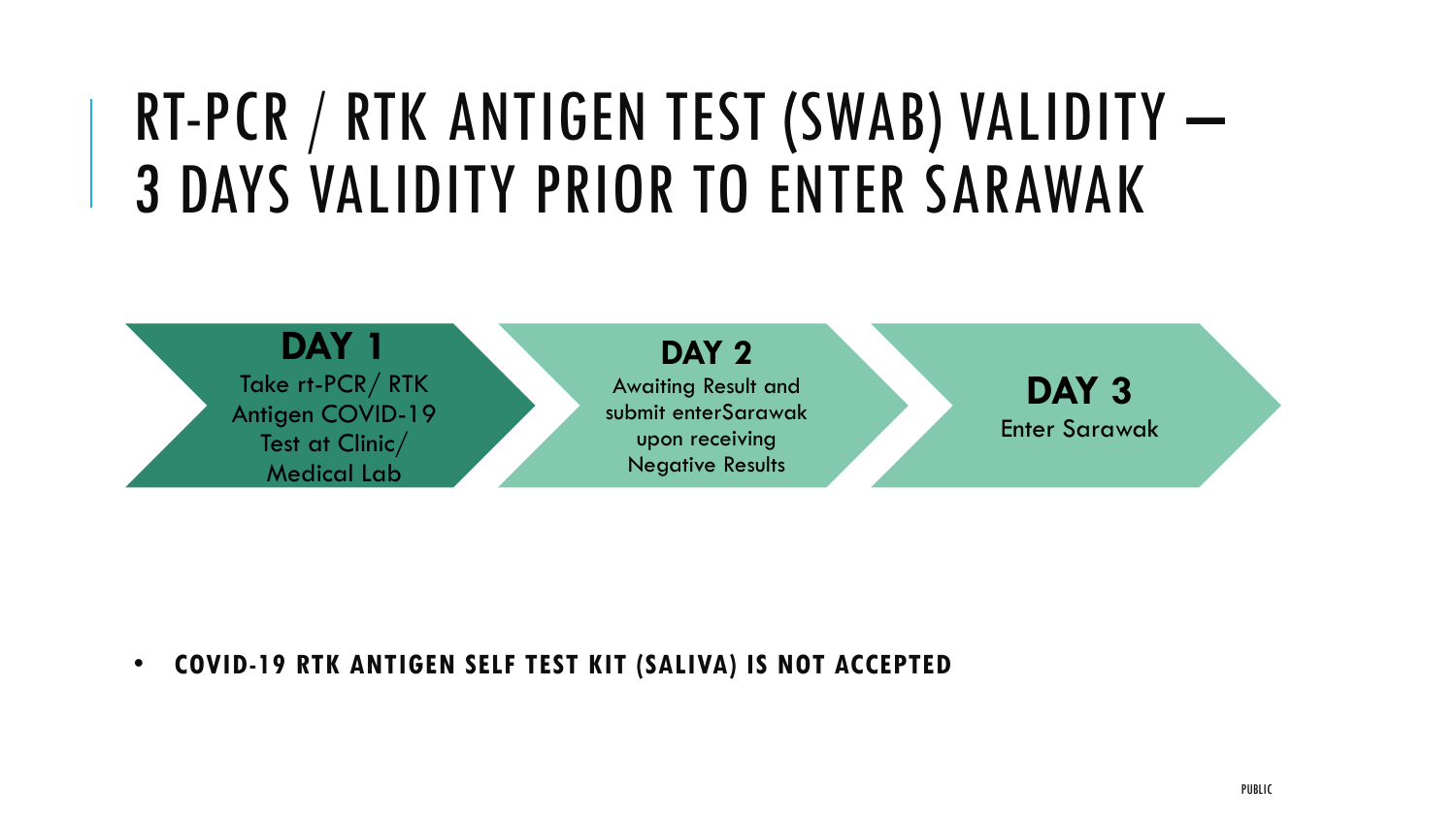### VACCINATION DIGITAL CERTIFICATE



- **TO ATTACH VACCINATION DIGITAL CERTIFICATE.**

- **TO ENTER SARAWAK GVEN FOR THOSE FULLY VACCINATED (COMPLETE 2 DOSE) AND AFTER 14 DAYS FROM DATE OF 2ND VACCINATION**

- **FOR ANY OTHER TYPES OF VACCINE, PLEASE REFER TO WORLD HEALTH ORGANIZATION (WHO) WHETHER IS IT RECOGNIZED AND APPROVAL WILL BE CASE BY CASE BASIS.**

### DIGITAL CERTIFICATE OF COMPLETE VACCINATION 2 DOSES FOR APPLICANTS

- COVID-19 VACCINE WITH 2 DOSES (PFIZER/ SINOVAC/ ASTRAZENECA) 14 DAYS AFTER SECOND DOSE.
- COVID-19 VACCINE WITH SINGLE DOSE (CANSINO/ JANSEN) 28 DAYS AFTER VACCINATION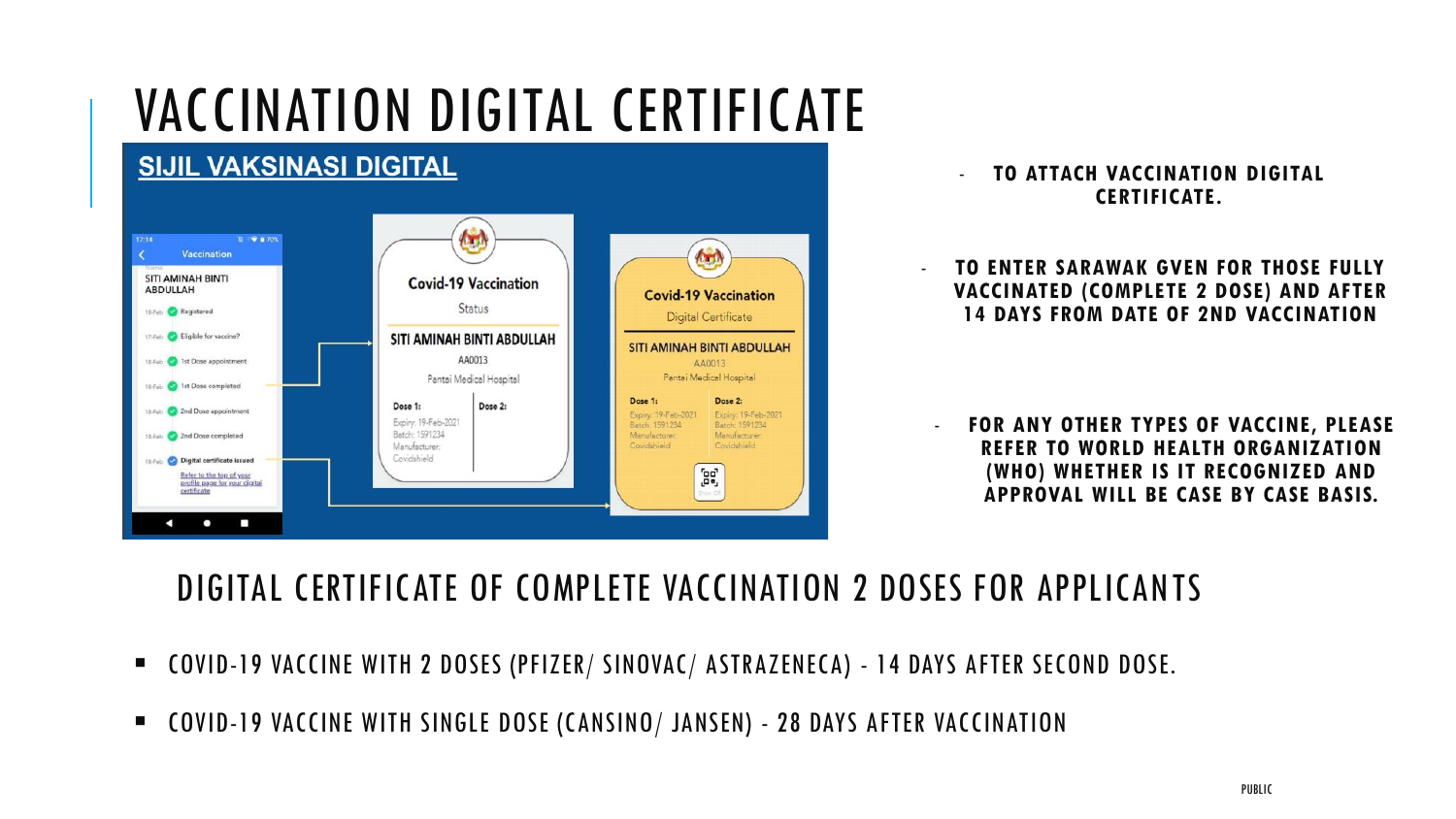### ENTRY INTO SARAWAK

For travellers with incomplete vaccination or those unvaccinated due to medical reason, they will be given **MANDATORY QUARANTINE** for 10 days. COVID-19 swab will be taken on day 7.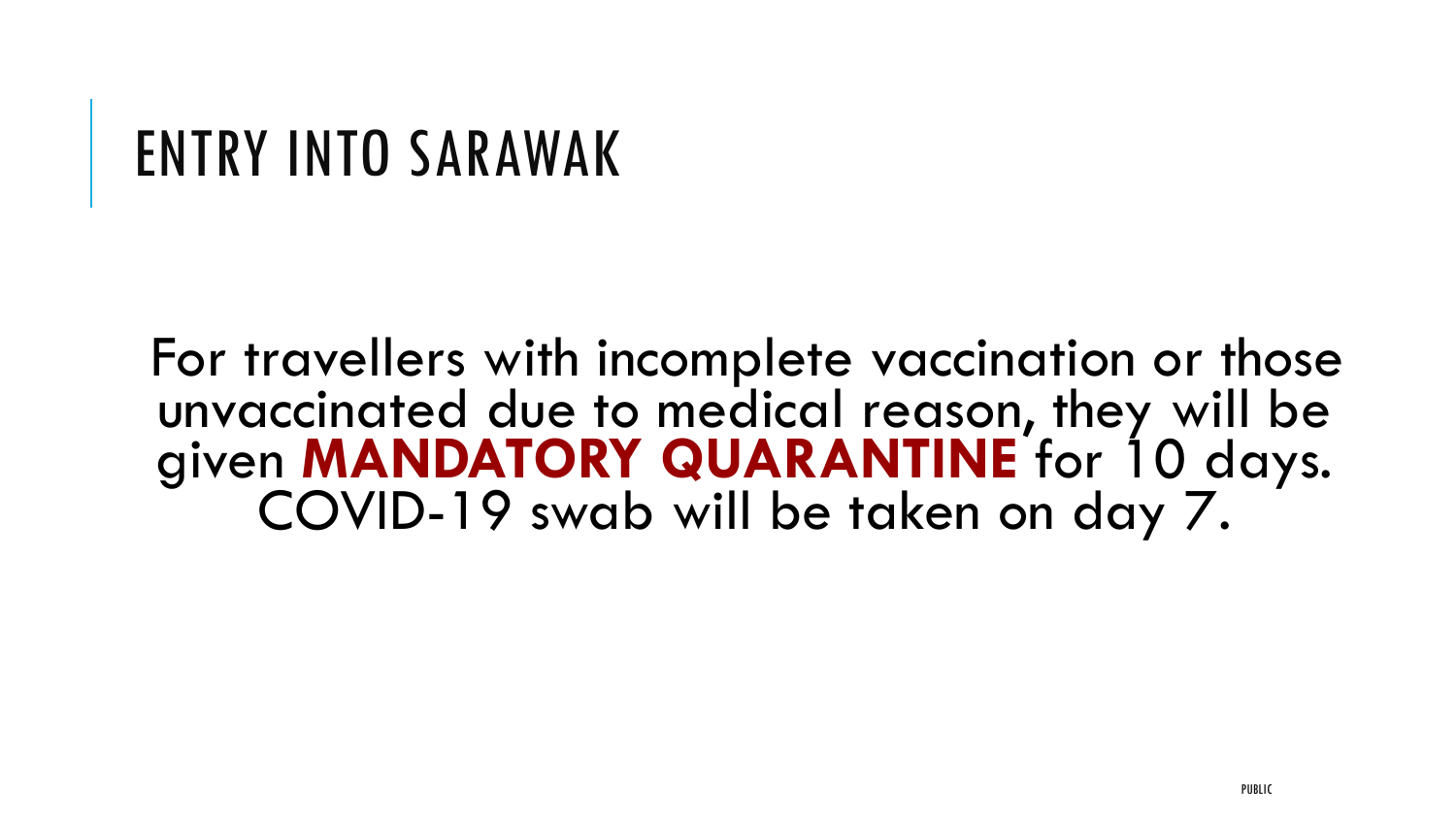### TRANSIT RULES

### **INTERNATIONAL TRAVELLERS:**

Transit within Sarawak is **NOT ALLOWED**.

All Travellers will be Quarantined at 1st Point of Entry in Sarawak.

### **DOMESTIC TRAVELLERS:**

- Completed vaccination Transit within Sarawak is **ALLOWED** with **EXEMPTION**.
- Incomplete vaccination Transit within Sarawak is **NOT ALLOWED** unless does not exit airport terminal building. Travellers will be given **QUARANTINE ORDER** for 10 days, COVID-19 swab taken on day 7.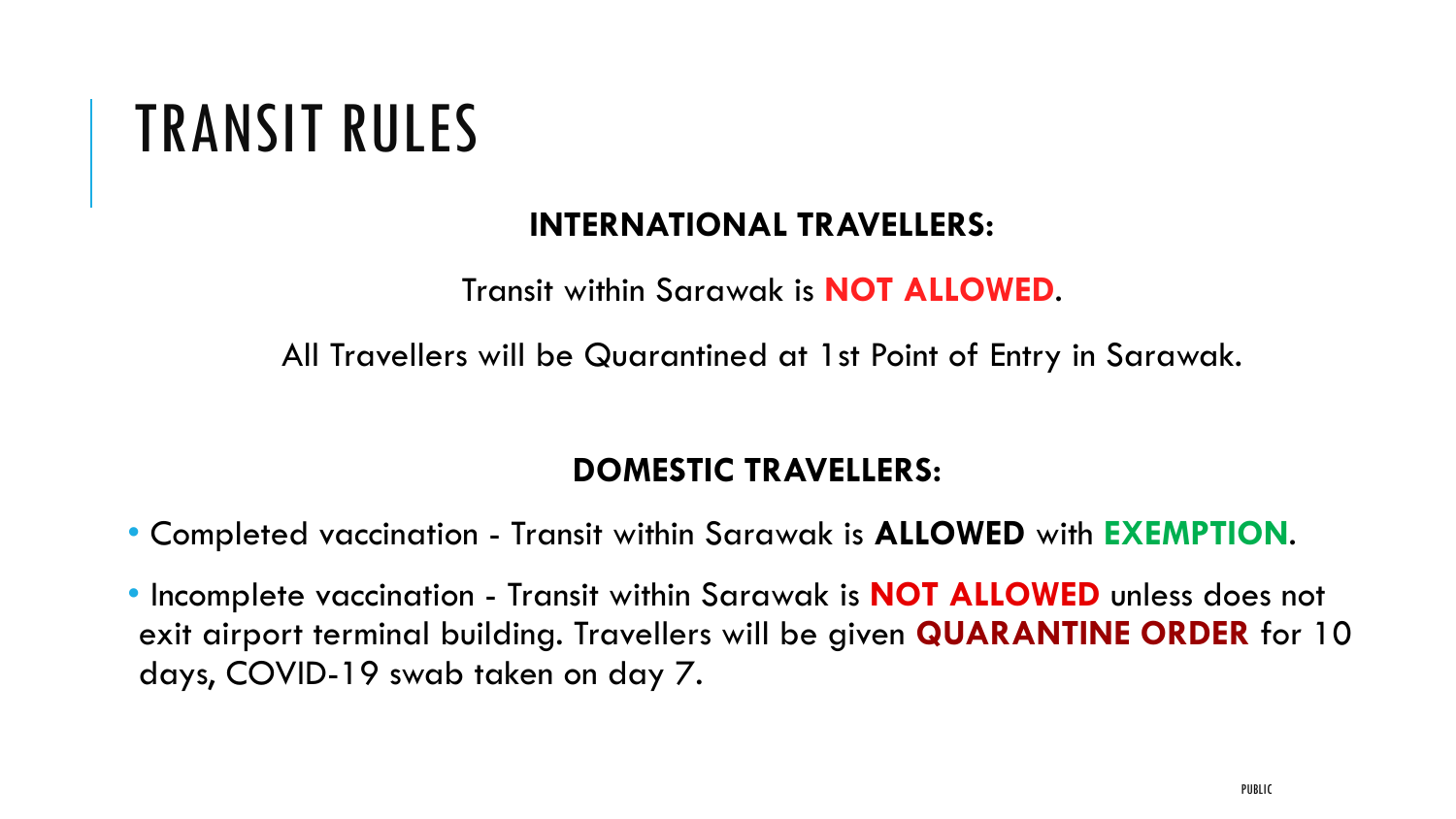# TRAVELLING WITHIN MALAYSIA

|           | <b>Documents Submissions</b>                                                                                   | <b>Additional Remarks</b>                      | <b>EnterSarawak Status</b>      |
|-----------|----------------------------------------------------------------------------------------------------------------|------------------------------------------------|---------------------------------|
| $\bullet$ | Negative COVID-19 rt-PCR/RTK Antigen Test Result                                                               | <b>SARAWAKIAN</b>                              | <b>COMPLETED VACCINATED</b>     |
| $\bullet$ | Digital Certificate of Complete Vaccination for Applicants /<br>MOH vaccination card.                          | Cost of quarantine paid by State<br>Government | <b>EXEMPTION</b>                |
| $\bullet$ | <b>Flight Itinerary</b>                                                                                        |                                                | <b>INCOMPLETE VACCINATION:</b>  |
|           | Copy of Identity Card                                                                                          | <b>NON-SARAWAKIAN</b>                          | <b>10 DAYS QUARANTINE IN QC</b> |
| $\bullet$ | <b>Police Permit</b>                                                                                           | Cost of quarantine are to paid by              |                                 |
| $\bullet$ | Fill in e-Health Declaration Form (eHDF)                                                                       | own (unless married to Sarawakian)             | <b>INCOMPLETE CRITERIA:</b>     |
| $\bullet$ | For post COVID-19 patient required to get medical letter<br>from registered medical facilities / practitioner. |                                                | <b>REJECT</b>                   |

#### - **STARTING 6 OCTOBER, POLICE PERMIT IS NOT REQUIRED FOR INTER-DIVISION TRAVELLING**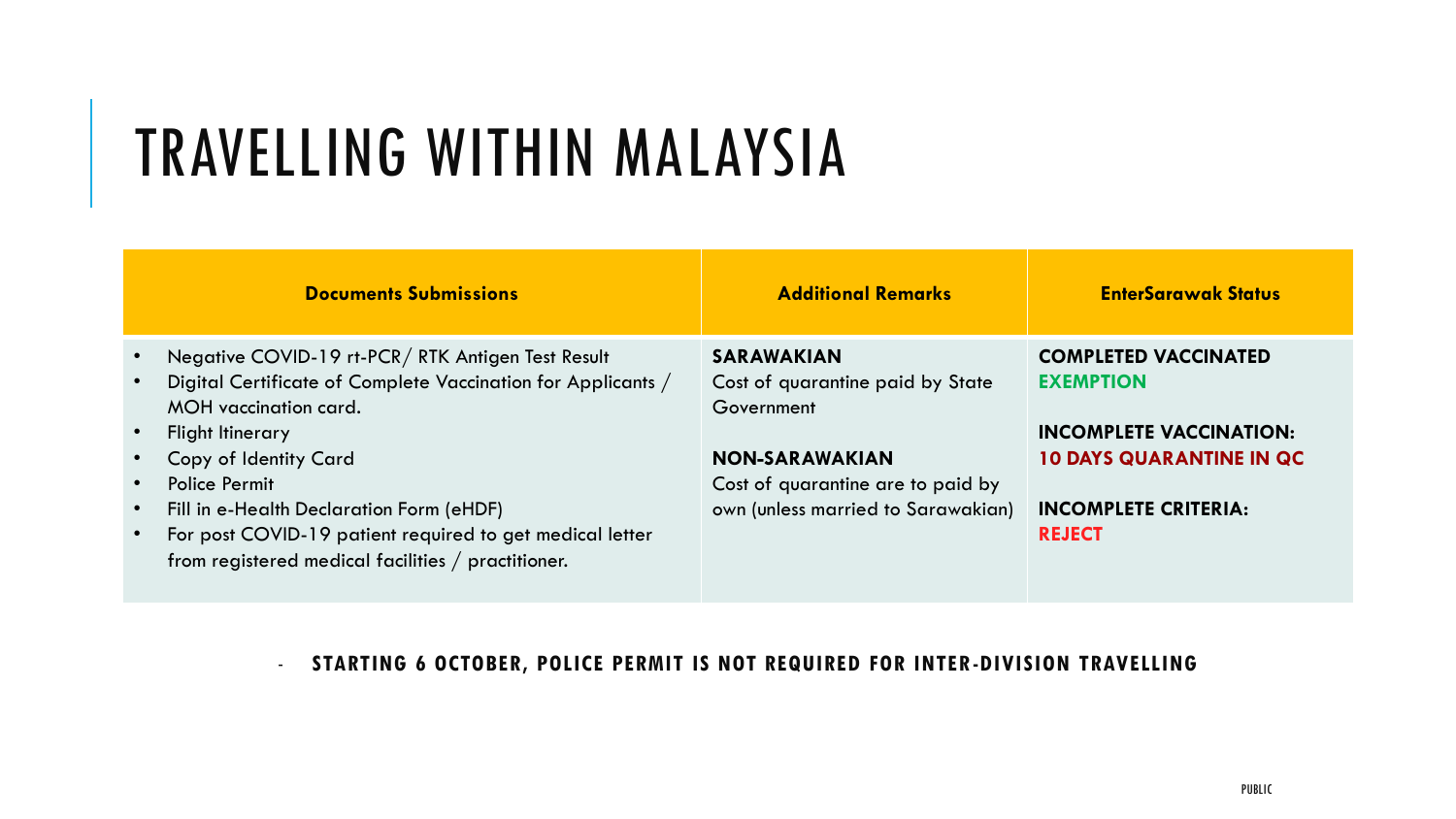### CHILDREN BELOW 18 YEARS OLD (TRAVELLING WITHOUT PARENTS/ GUARDIAN)

|                                     | <b>Documents Submissions</b>                                                                                                                                                                                                                                                                                             | <b>Additional Remarks</b> | <b>EnterSarawak Status</b>                                                                                                             |
|-------------------------------------|--------------------------------------------------------------------------------------------------------------------------------------------------------------------------------------------------------------------------------------------------------------------------------------------------------------------------|---------------------------|----------------------------------------------------------------------------------------------------------------------------------------|
| $\bullet$<br>$\bullet$<br>$\bullet$ | Negative COVID-19 rt-PCR/RTK Antigen<br><b>Test Result</b><br>Submit vaccination certificate (if available)<br>Flight Itinerary<br>Copy of Identity Card of Applicants<br>Copy of Identity Card/MyKid of Children<br>(proof) / Birth Centificance(s)<br><b>Police Permit</b><br>Fill in e-Health Declaration Form (eHDF) |                           | <b>INCOMPLETE VACCINATION:</b><br><b>HOME SURVELLIANCE ORDER FOR 10</b><br><b>DAYS</b><br><b>INCOMPLETE CRITERIA:</b><br><b>REJECT</b> |

- **CHILDREN BELOW 18 YEARS OLD TRAVELLING WITH PARENTS/ GUARDIAN WI TH COMPLETE VACCINATION IS TO BE GIVEN EXEMPTION.**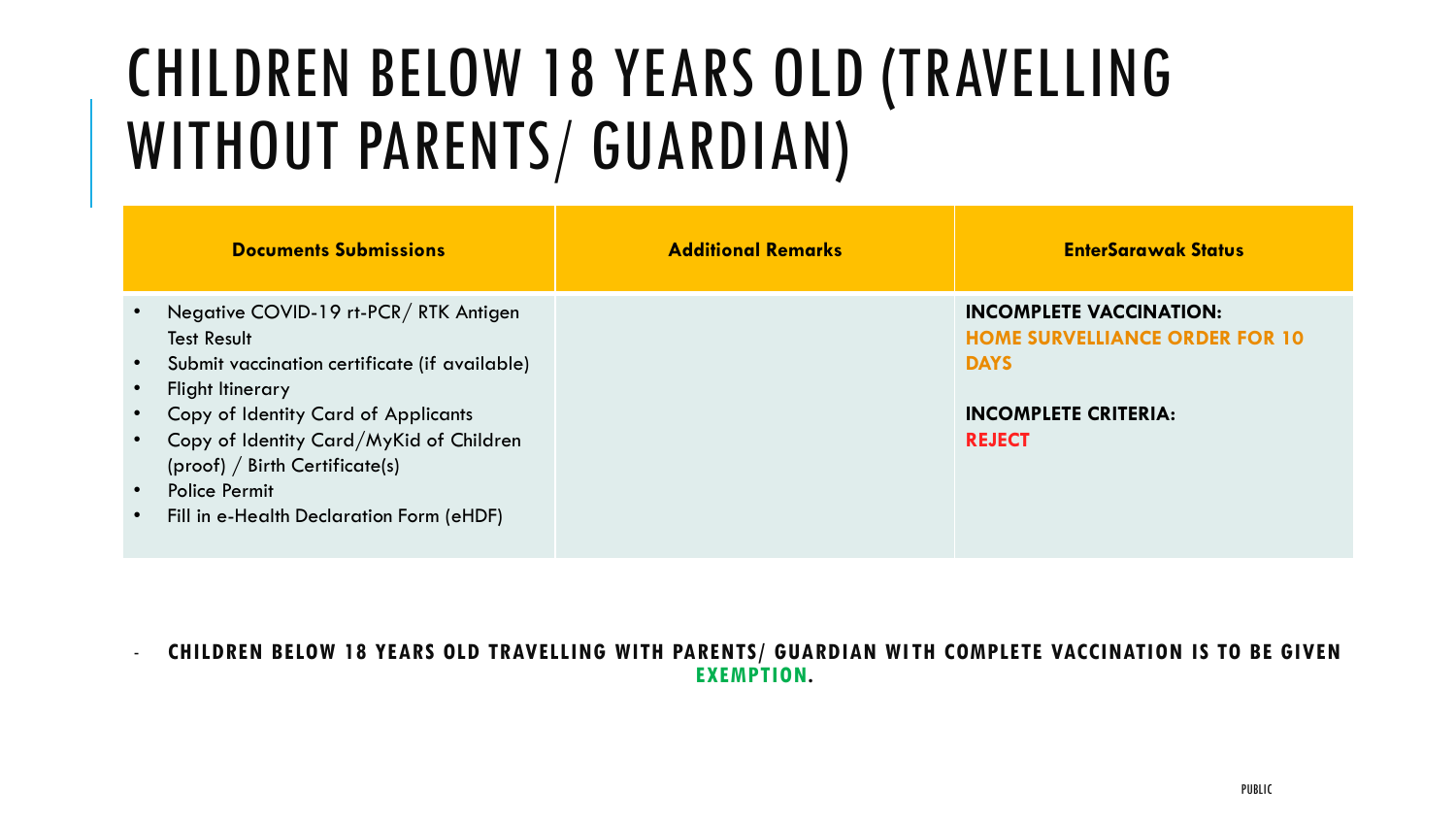# ESSENTIAL SERVICES / OFFICIAL TRAVELLING

| <b>Documents Submissions</b>                                                                                                                                                                                                                                                  | <b>3 Days 2 Nights</b>                                                                                                                                                                                 | <b>Additional Remarks</b>                                                                                                                                              | <b>EnterSarawak Status</b>                                                                                                                                            |
|-------------------------------------------------------------------------------------------------------------------------------------------------------------------------------------------------------------------------------------------------------------------------------|--------------------------------------------------------------------------------------------------------------------------------------------------------------------------------------------------------|------------------------------------------------------------------------------------------------------------------------------------------------------------------------|-----------------------------------------------------------------------------------------------------------------------------------------------------------------------|
| Negative COVID-19 rt-PCR/<br>RTK Antigen Test Result<br><b>Digital Certificate of</b><br><b>Complete Vaccination 2</b><br>doses / MOH Vaccination<br><b>Card for Applicants</b><br><b>Flight Itinerary</b><br>Copy of Identity Card<br>Letter of Invitations<br>Police Permit | <b>RETURNING WITHIN 3D2N:</b><br>Does not required to take rt-<br>$\bullet$<br>PCR/RTK Antigen test.<br><b>RETURNING AFTER 3D2N:</b><br>Attach negative result of rt-<br>$\bullet$<br>PCR/RTK Antigen. | <b>SARAWAKIAN</b><br>Cost of quarantine paid by State<br>Government<br><b>NON-SARAWAKIAN</b><br>Cost of quarantine to paid by<br>own (unless married to<br>Sarawakian) | <b>COMPLETED VACCINATED:</b><br><b>EXEMPTION</b><br><b>INCOMPLETE VACCINATION:</b><br><b>10 DAYS QUARANTINE IN QC</b><br><b>INCOMPLETE CRITERIA:</b><br><b>REJECT</b> |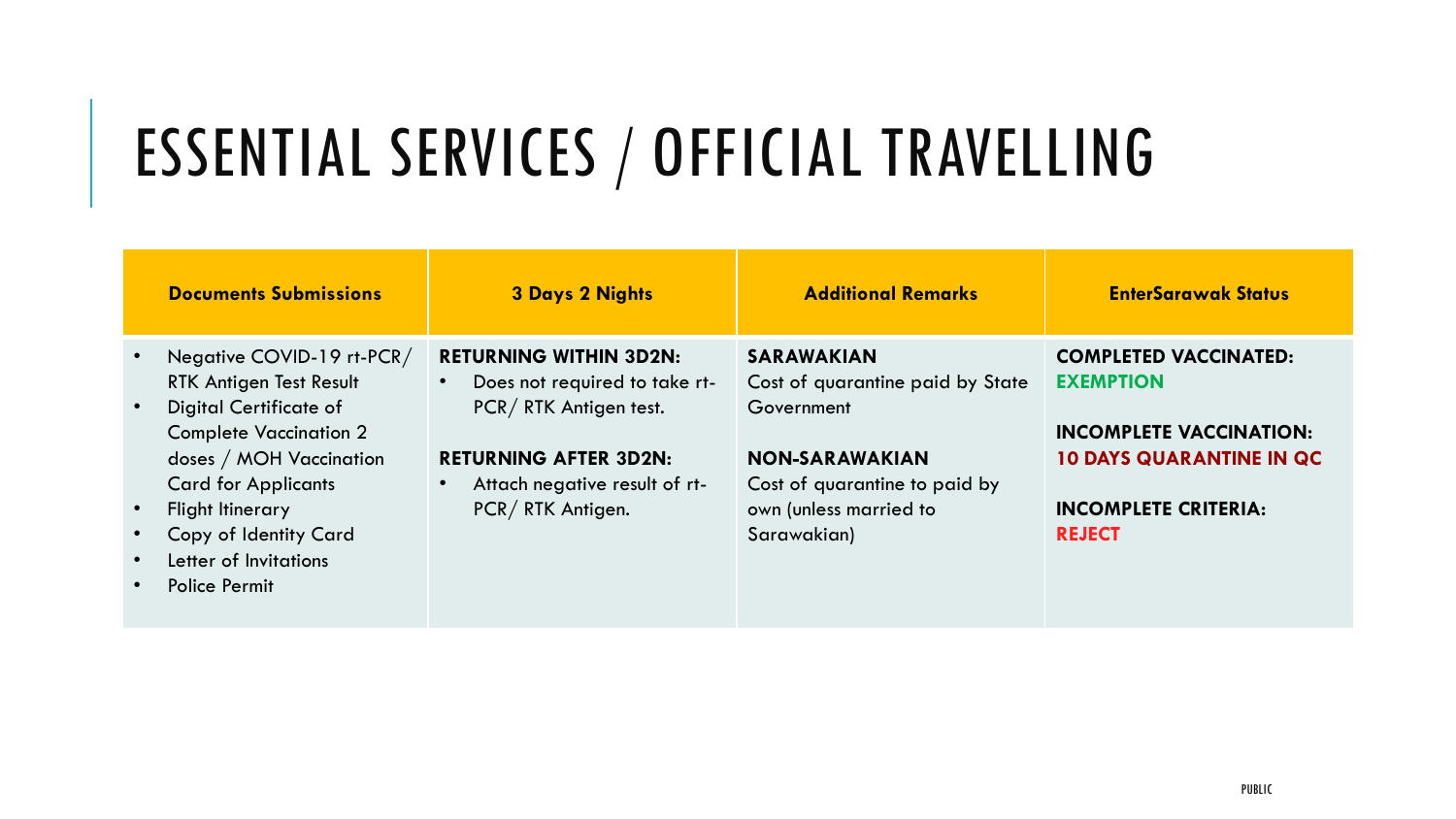# ENTERING FROM OVERSEAS

| <b>Conditions of Entry</b>                                                                                                                                                                                                                                                                                               | <b>Documents Submissions</b>                                                                                                                                                                                                                                                                                                                                                                                                                                                                                                                                                                                                                           | <b>Additional Remarks</b>                                                                                                                                                                                 | <b>EnterSarawak Status</b>                                                                                                                                                                                                                                                                                                                                                                                                                                    |
|--------------------------------------------------------------------------------------------------------------------------------------------------------------------------------------------------------------------------------------------------------------------------------------------------------------------------|--------------------------------------------------------------------------------------------------------------------------------------------------------------------------------------------------------------------------------------------------------------------------------------------------------------------------------------------------------------------------------------------------------------------------------------------------------------------------------------------------------------------------------------------------------------------------------------------------------------------------------------------------------|-----------------------------------------------------------------------------------------------------------------------------------------------------------------------------------------------------------|---------------------------------------------------------------------------------------------------------------------------------------------------------------------------------------------------------------------------------------------------------------------------------------------------------------------------------------------------------------------------------------------------------------------------------------------------------------|
| <b>Malaysians</b><br>Negative COVID-19 rt-PCR / RTK Antigen Test Result<br><b>Non-Malaysians</b><br>Negative COVID-19 rt-PCR/RTK Antigen Test Result<br>$\bullet$<br><b>Approval of MyTravel Pass</b><br>$\bullet$<br><b>Completed Vaccination 2 Doses for Applicants</b><br>$\bullet$<br>Work Permit, etc.<br>$\bullet$ | Negative COVID-19 rt-PCR/RTK Antigen Test<br>$\bullet$<br>Result<br>Digital Certificate of Complete Vaccination 2<br>$\bullet$<br><b>Doses</b><br>Flight Itinerary<br>$\bullet$<br>Copy of Identity Card / Passport<br>Approved MY Travel Pass / MY Entry Pass<br>$\bullet$<br>Working Permit (for Expatriates or Foreign<br>Workers)<br>Annex 17 (for those completing Quarantine in<br>$\bullet$<br>Kuala Lumpur)<br>Police Permit (for those completing Quarantine<br>$\bullet$<br>in Kuala Lumpur)<br>Non-Malaysian required to submit approved<br>$\bullet$<br>documents to MySejahtera HQ for vaccination<br>update.<br>MM2H approved pass only. | Non Sarawakians will need to pay for<br>Quarantine and rt-PCR COVID-19<br>Swab Tests cost<br>Allowed to Transit via KLIA provided<br>remain in Airport Terminal with<br>connecting flight within 24 hours | <b>QUARANTINE IN 1ST POE:</b><br><b>QUARANTINE ORDER (14</b><br>DAYS)<br><b>INCOMPLETE</b><br><b>QUARANTINE OF 14</b><br>DAYS AT 1 <sup>ST</sup> POE:<br><b>QUARANTINE ORDER (7)</b><br>DAYS)<br><b>ENTERING FROM</b><br><b>SINGAPORE/ LAND</b><br><b>BORDER</b><br><b>BRUNEI/INDONESIA:</b><br><b>QUARANTINE ORDER (14</b><br>DAYS)<br><b>COMPLETE QUARANTINE</b><br><b>AND VACCINATION:</b><br><b>EXEMPTION</b><br><b>INCOMPLETE DOCS:</b><br><b>REJECT</b> |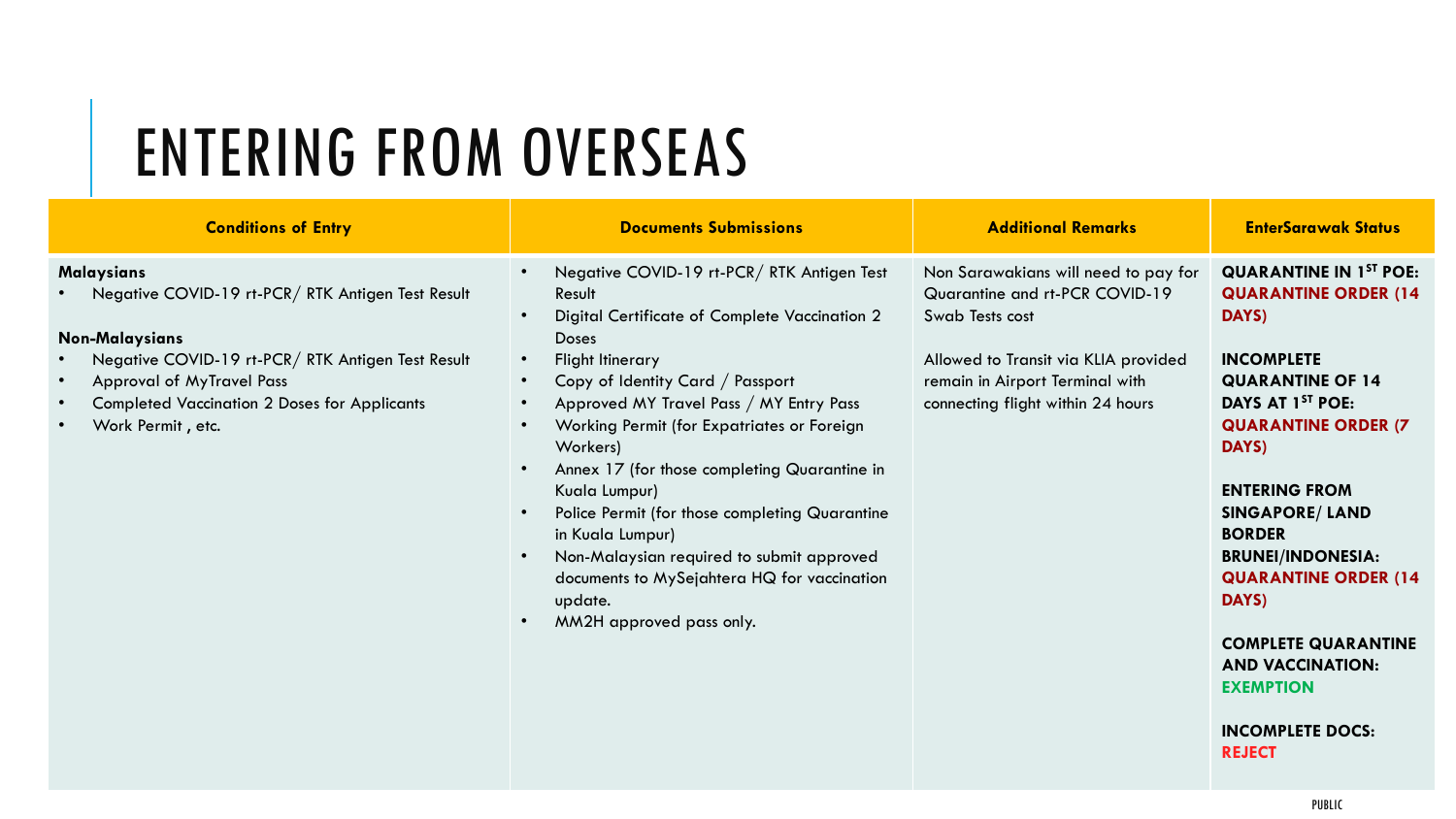## MEDICAL TOURISM (FROM OUTSIDE MALAYSIA)

| <b>Conditions of Entry</b>                                                                                                                                                                                                                                                                                                                                    | <b>Documents Submissions</b>                                                                                                                                                                                                                                                                                                                                                                                                                                                    | <b>Additional</b><br><b>Remarks</b>                                                                                                         | <b>EnterSarawak Status</b>                                                                                    |
|---------------------------------------------------------------------------------------------------------------------------------------------------------------------------------------------------------------------------------------------------------------------------------------------------------------------------------------------------------------|---------------------------------------------------------------------------------------------------------------------------------------------------------------------------------------------------------------------------------------------------------------------------------------------------------------------------------------------------------------------------------------------------------------------------------------------------------------------------------|---------------------------------------------------------------------------------------------------------------------------------------------|---------------------------------------------------------------------------------------------------------------|
| Negative COVID-19 rt-PCR/RTK Antigen<br><b>Test Result</b><br><b>MyTravel Pass Approval</b><br><b>Medical Conditions Verified by Hospital</b><br>$\bullet$<br>To be QUARANTINE AT HOSPITAL<br>$\bullet$<br>Arrangements for Ambulance for Pick Up at<br>Point of Entry to Hospital for Quarantine<br>Allowed only ONE Companion (Must be Fully<br>Vaccinated) | Negative COVID-19 rt-PCR/RTK Antigen Test<br>Result<br>Digital Certificate of Complete Vaccination 2<br><b>Doses</b><br>Flight Itinerary<br>Copy of Identity Card / Passport<br>Letter from Hospital for Treatments/Appointments<br><b>Approved MyTravel Pass</b><br>Receipt of Payment for Medical Arrangement<br>Completed 2 Dose Vaccination is recommended<br>for patient however if due to health complication,<br>please attach relevant letter from Medical<br>Authority | For <b>CRITICAL</b><br><b>MEDICAL</b><br>TREATMENT,<br>Only those under<br>critical medical<br>conditions / High<br><b>Risks is allowed</b> | <b>STATUS:</b><br><b>QUARANTINE</b><br><b>ORDER</b><br><b>INCOMPLETE</b><br><b>CRITERIA:</b><br><b>REJECT</b> |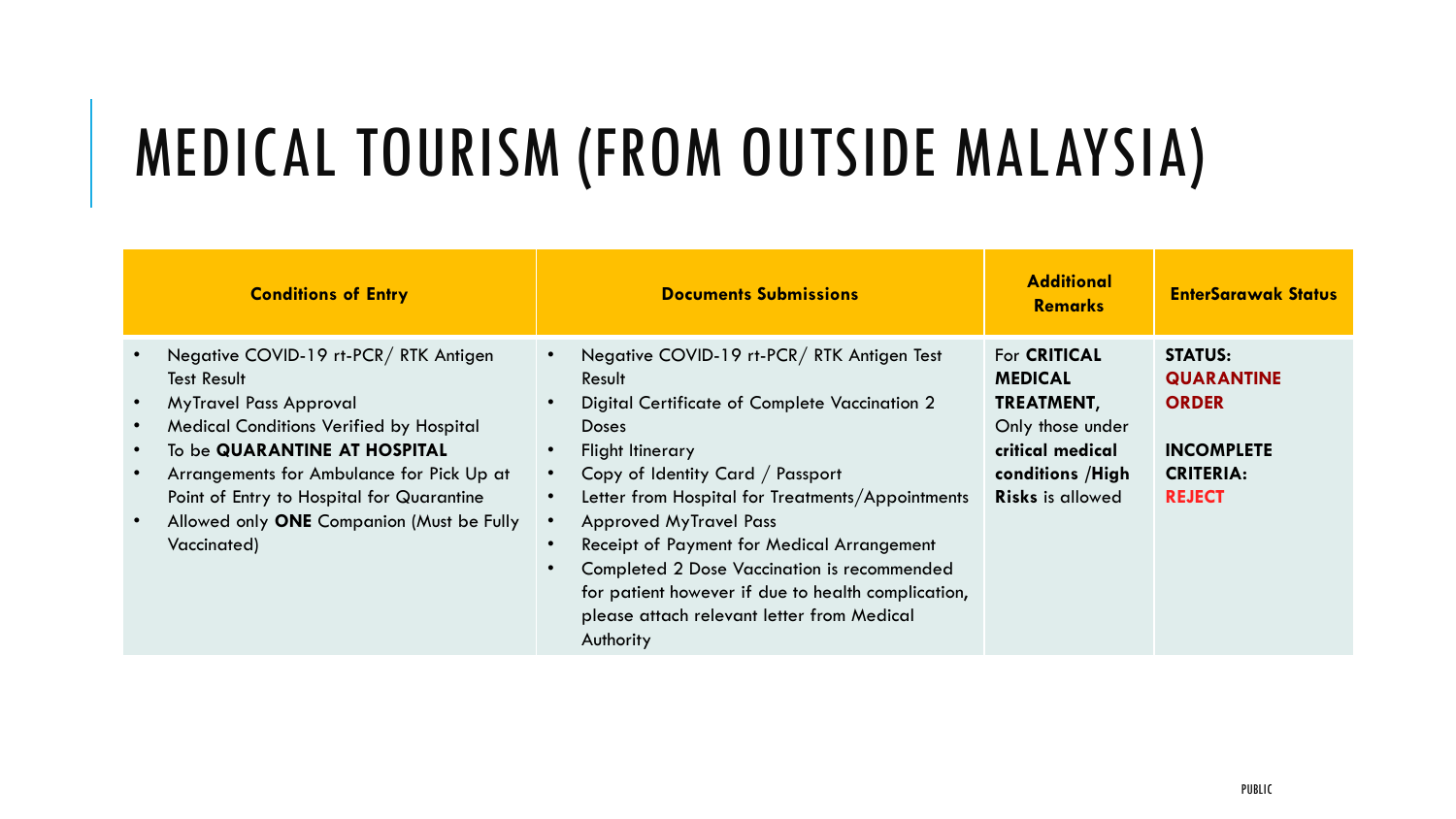# OIL AND GAS SECTOR

| <b>Conditions of Entry</b>                                                                                                                                                                                                                                                                                 |                                                                                                                                                                                                                                                                                                            | <b>Documents Submissions</b>                                                                                                                                                                                                                                                                                                                                                                                                                                                       | <b>Additional Remarks</b>                                                                                                                            | <b>EnterSarawak Status</b>                                                                                                               |
|------------------------------------------------------------------------------------------------------------------------------------------------------------------------------------------------------------------------------------------------------------------------------------------------------------|------------------------------------------------------------------------------------------------------------------------------------------------------------------------------------------------------------------------------------------------------------------------------------------------------------|------------------------------------------------------------------------------------------------------------------------------------------------------------------------------------------------------------------------------------------------------------------------------------------------------------------------------------------------------------------------------------------------------------------------------------------------------------------------------------|------------------------------------------------------------------------------------------------------------------------------------------------------|------------------------------------------------------------------------------------------------------------------------------------------|
| <b>Sign On</b><br><b>Sign Off</b>                                                                                                                                                                                                                                                                          |                                                                                                                                                                                                                                                                                                            |                                                                                                                                                                                                                                                                                                                                                                                                                                                                                    |                                                                                                                                                      |                                                                                                                                          |
| <b>From Malaysia</b><br>RTK Ag Screening.<br><b>Completed Vaccination 2 Doses</b><br>for Applicants<br>Letter of Invitations from<br>$\bullet$<br>Company<br>Work Permit<br>$\bullet$<br><b>QUARANTINE EXEMPTION</b><br>$\bullet$<br>(Companies to abide to Malaysia<br>Petroleum Management<br>Guideline) | From Sarawak Water Rig/Vessel<br>RTK Ag Screening<br><b>QUARANTINE AT OTC until result</b><br>$\bullet$<br>is negative.<br><b>From Outside Sarawak Water</b><br><b>Rig/Vessel</b><br>Negative COVID-19 rt-PCR Test<br>Result<br><b>Completed Vaccination 2 Doses</b><br>for Applicants<br><b>EXEMPTION</b> | Negative COVID-19 rt-PCR Test Result<br>$\bullet$<br><b>Digital Certificate of Complete</b><br>$\bullet$<br><b>Vaccination 2 Doses for Applicants</b><br>Flight Itinerary<br>$\bullet$<br>Copy of Identity Card / Passport<br>Letter of Invitations<br>$\bullet$<br>Letter of Undertaking (except for Sign<br>$\bullet$<br>Off from Sarawak Rig/Vessel)<br><b>Work Permit</b><br>$\bullet$<br>Approved Police Permit (except for Sign<br>$\bullet$<br>Off from Sarawak Rig/Vessel) | Oil and Gas<br>Company/Agents are<br>to cover for the costs<br>of Quarantine and rt-<br>PCR Test $/$ screening<br>test results.<br>Completed 2 doses | <b>SIGN ON QUARANTINE</b><br><b>EXEMPTION</b><br><b>SIGN OFF:</b><br><b>QUARANTINE ORDER</b><br><b>INCOMPLETE DOCS:</b><br><b>REJECT</b> |
| <b>From Outside Malaysia</b><br>Negative COVID-19 rt-PCR/RTK<br>Antigen Test Result<br><b>Completed Vaccination 2 Doses</b><br>for Applicants<br>Letter of Invitations from<br>$\bullet$<br>Company<br><b>Work Permit</b><br>$\bullet$<br><b>14 DAYS QUARANTINE AT OTC</b>                                 |                                                                                                                                                                                                                                                                                                            |                                                                                                                                                                                                                                                                                                                                                                                                                                                                                    |                                                                                                                                                      |                                                                                                                                          |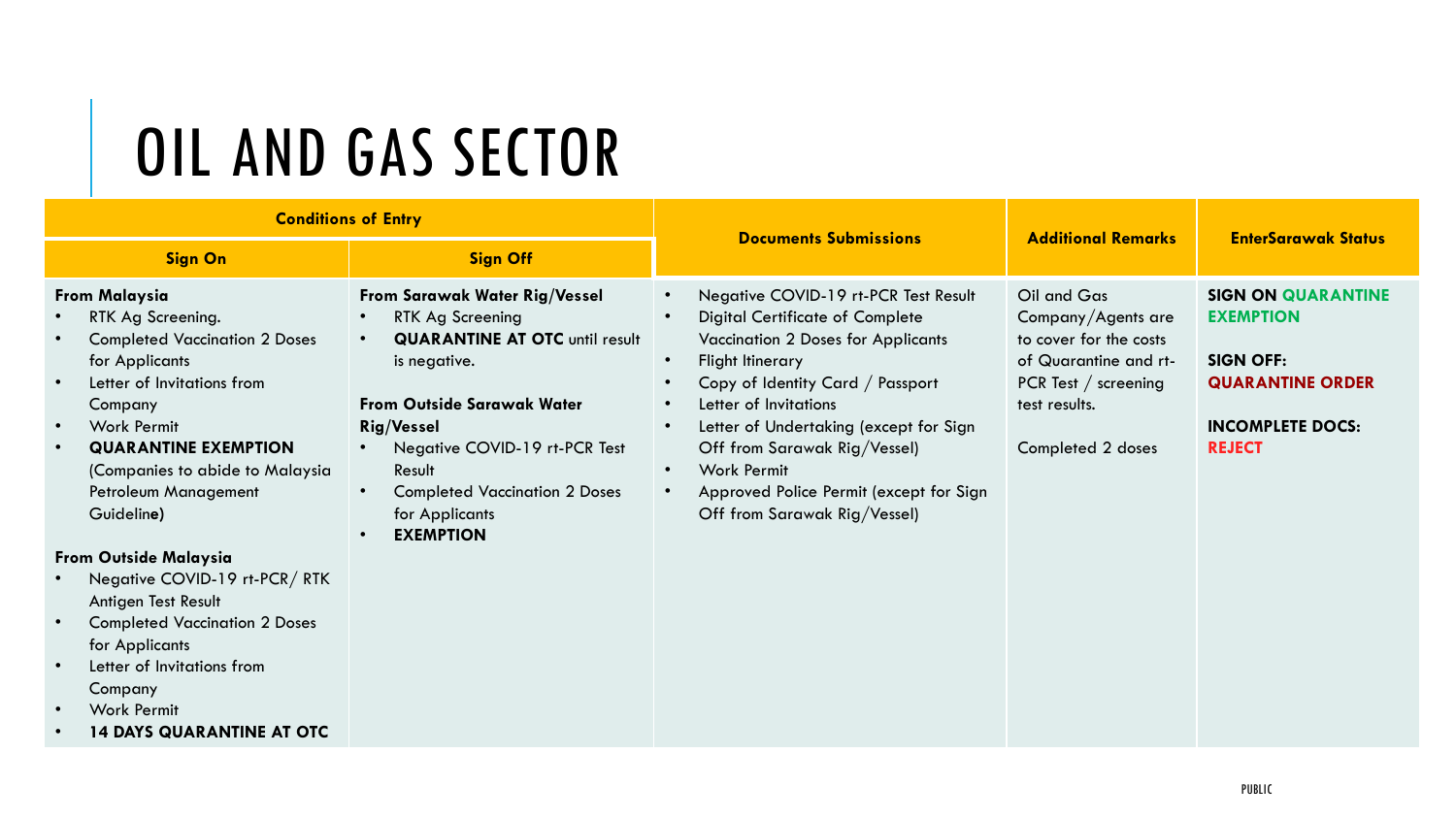### SHIPPING SECTOR

| <b>Conditions of Entry</b>                                                                                                                                                                                                                                                                                                                                                                                                                                                    |                                                                                                                                                                                                                                                                                                                                                                                                                   | <b>Documents Submissions</b>                                                                                                                                                                                                                                                                                                                                                                                        | <b>Additional</b>                                                                 | <b>EnterSarawak Status</b>                                                                                                                                                                                                             |
|-------------------------------------------------------------------------------------------------------------------------------------------------------------------------------------------------------------------------------------------------------------------------------------------------------------------------------------------------------------------------------------------------------------------------------------------------------------------------------|-------------------------------------------------------------------------------------------------------------------------------------------------------------------------------------------------------------------------------------------------------------------------------------------------------------------------------------------------------------------------------------------------------------------|---------------------------------------------------------------------------------------------------------------------------------------------------------------------------------------------------------------------------------------------------------------------------------------------------------------------------------------------------------------------------------------------------------------------|-----------------------------------------------------------------------------------|----------------------------------------------------------------------------------------------------------------------------------------------------------------------------------------------------------------------------------------|
| <b>Sign On</b>                                                                                                                                                                                                                                                                                                                                                                                                                                                                | <b>Sign Off</b>                                                                                                                                                                                                                                                                                                                                                                                                   |                                                                                                                                                                                                                                                                                                                                                                                                                     | <b>Remarks</b>                                                                    |                                                                                                                                                                                                                                        |
| <b>From Malaysia</b><br>Negative COVID-19 rt-PCR<br><b>Test Result</b><br><b>Completed Vaccination 2</b><br><b>Doses for Applicants</b><br>Letter of Invitations from<br>Company<br><b>Work Permit</b><br><b>QUARANTINE EXEMPTION</b><br><b>From Outside Malaysia</b><br>Negative COVID-19 rt-PCR<br><b>Test Result</b><br><b>Completed Vaccination 2</b><br><b>Doses for Applicants</b><br>Letter of Invitations from<br>Company<br>Work Permit<br><b>14 DAYS QUARANTINE</b> | <b>Shore Landing</b><br>Negative COVID-19 rt-PCR<br><b>Test Result</b><br><b>Completed Vaccination 2</b><br>$\bullet$<br><b>Doses for Applicants</b><br><b>14 DAYS QUARANTINE AT</b><br><b>QUARANTINE CENTER/OTC</b><br>(subject to Company's<br>Arrangement)<br><b>Loading/Unloading Only</b><br>• Letter from Employer<br>• Last 10 Port of Calls Lists<br>• Crew Lists<br>• Seaman Book<br>• VESSEL QUARANTINE | Negative COVID-19 rt-PCR Test<br>$\bullet$<br>Result<br><b>Digital Certificate of Complete</b><br>$\bullet$<br><b>Vaccination 2 Doses for Applicants</b><br>Flight Itinerary<br>$\bullet$<br>Copy of Identity Card / Passport<br>$\bullet$<br>Seaman Book<br>$\bullet$<br>Letter of Invitations<br>$\bullet$<br>Letter of Undertaking<br>$\bullet$<br><b>Work Permit</b><br>$\bullet$<br>Police Permit<br>$\bullet$ | Shipping Agents are<br>to borne for the<br>costs of Quarantine<br>and rt-PCR Test | <b>SIGN ON</b><br><b>QUARANTINE</b><br><b>EXEMPTION</b><br><b>SIGN OFF:</b><br><b>QUARANTINE ORDER</b><br><b>LOADING or</b><br><b>UNLOADING:</b><br><b>VESSEL QUARANTINE</b><br><b>INCOMPLETE</b><br><b>CRITERIA:</b><br><b>REJECT</b> |

- **VESSEL QUARANTINE IS ONLY TO NOT ALLOW SHORE LANDING.** - **VESSEL CAN BE ALLOW TO LEAVE AFTER COMPLETION OF WORK.**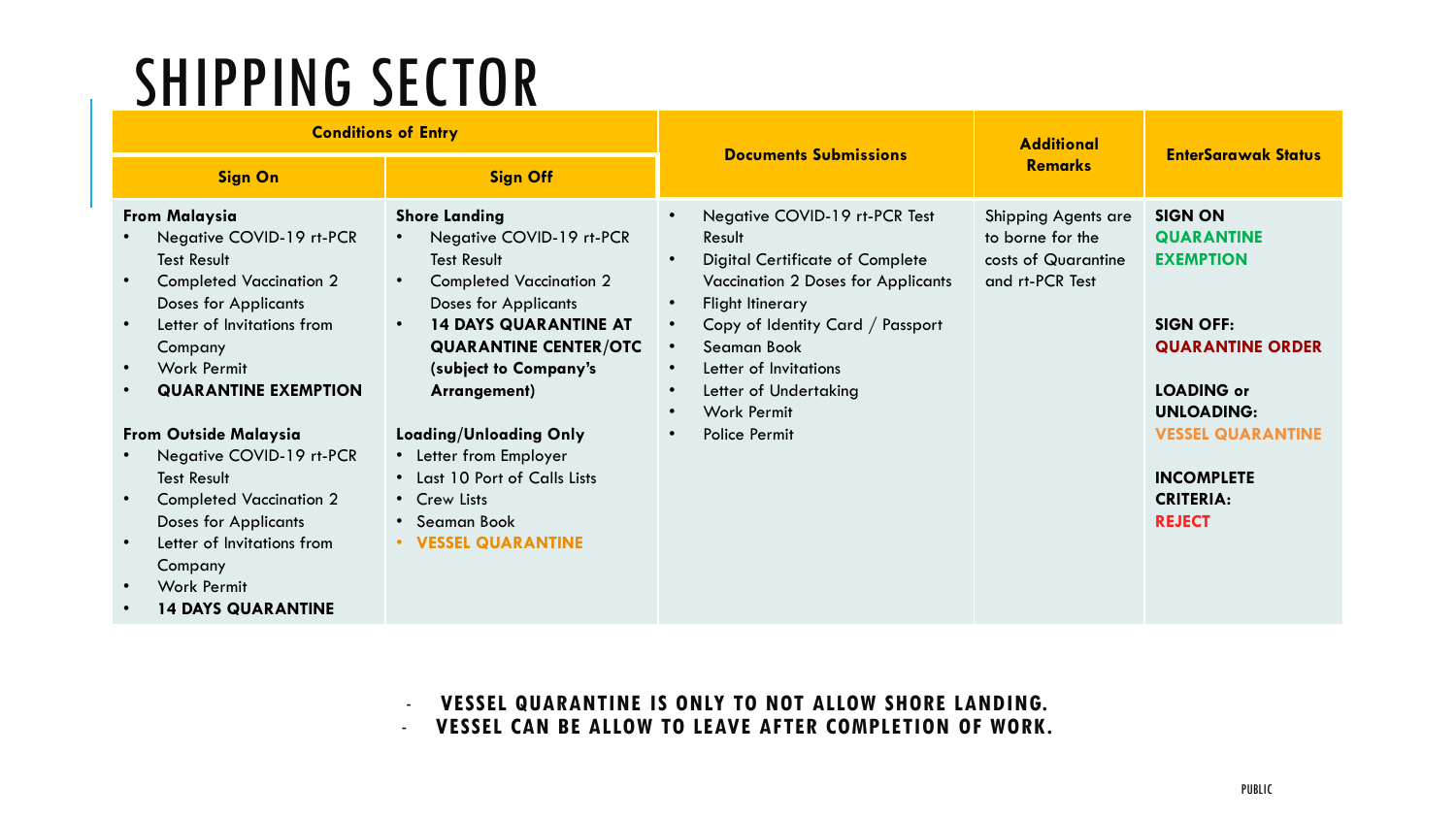### AIRLINE SECTOR

• Work Permit

|                                                                                                                                                                                              | <b>Conditions of Entry</b>                                                                                                                                                                                                                                                                                                                                                                                                                                                                                                                                                                                                      | <b>Documents Submissions</b>                                                                                                                                                                                                                                                                   | <b>Additional</b><br><b>Remarks</b>                                                                                                                                                                   | <b>EnterSarawak Status</b>                                                                                                                                                                                                                         |
|----------------------------------------------------------------------------------------------------------------------------------------------------------------------------------------------|---------------------------------------------------------------------------------------------------------------------------------------------------------------------------------------------------------------------------------------------------------------------------------------------------------------------------------------------------------------------------------------------------------------------------------------------------------------------------------------------------------------------------------------------------------------------------------------------------------------------------------|------------------------------------------------------------------------------------------------------------------------------------------------------------------------------------------------------------------------------------------------------------------------------------------------|-------------------------------------------------------------------------------------------------------------------------------------------------------------------------------------------------------|----------------------------------------------------------------------------------------------------------------------------------------------------------------------------------------------------------------------------------------------------|
| <b>For Commercial Airline and</b><br>Cargo<br>Negative COVID-19 rt-PCR/<br>RTK Antigen Test Result<br><b>Completed Vaccination 2</b><br><b>Doses for Applicants</b><br>Only for Crew on Duty | Training/Exam<br>Negative COVID-19 rt-PCR/<br>RTK Antigen Test Result<br><b>Completed Vaccination 2 Doses</b><br>for Applicants<br><b>EXEMPTION</b><br><b>Rotation</b><br>Negative COVID-19 rt-PCR/<br>RTK Antigen Test Result<br><b>Completed Vaccination 2 Doses</b><br>for Applicants<br>Allowed for Release after Swab<br><b>Upon Arrival is Negative</b><br>To take rt-PCR/RTK Antigen<br>Test every 7 Days<br><b>EXEMPTION</b><br><b>From Outside Malaysia</b><br>Negative COVID-19 rt-PCR/<br>RTK Antigen Test Result<br><b>Completed Vaccination 2 Doses</b><br>for Applicants<br>Letter of Invitations from<br>Company | Negative COVID-19 rt-PCR/RTK<br>$\bullet$<br>Antigen Test Result<br><b>Digital Certificate of Complete</b><br>$\bullet$<br>Vaccination 2 Doses for Applicants<br><b>General Declaration</b><br>$\bullet$<br>Copy of Identity Card / Passport<br>$\bullet$<br><b>Police Permit</b><br>$\bullet$ | <b>Airline Crew Test</b><br>Results are valid for<br>7 Days<br>Rotation is only<br>Applicable to JBPM,<br>Oil and Gas, Flying<br>Doctors, Uniformed<br>Bodies for 2 weeks<br><b>Rotation Schedule</b> | <b>COMPLETED</b><br><b>VACCINATED</b><br><b>QUARANTINE</b><br><b>EXEMPTION</b><br><b>INCOMPLETE</b><br><b>VACCINATION:</b><br><b>10 DAYS QUARANTINE</b><br><b>IN QC</b><br><b>INCOMPLETE</b><br><b>CRITERIA:</b><br><b>REJECT</b><br><b>PUBLIC</b> |